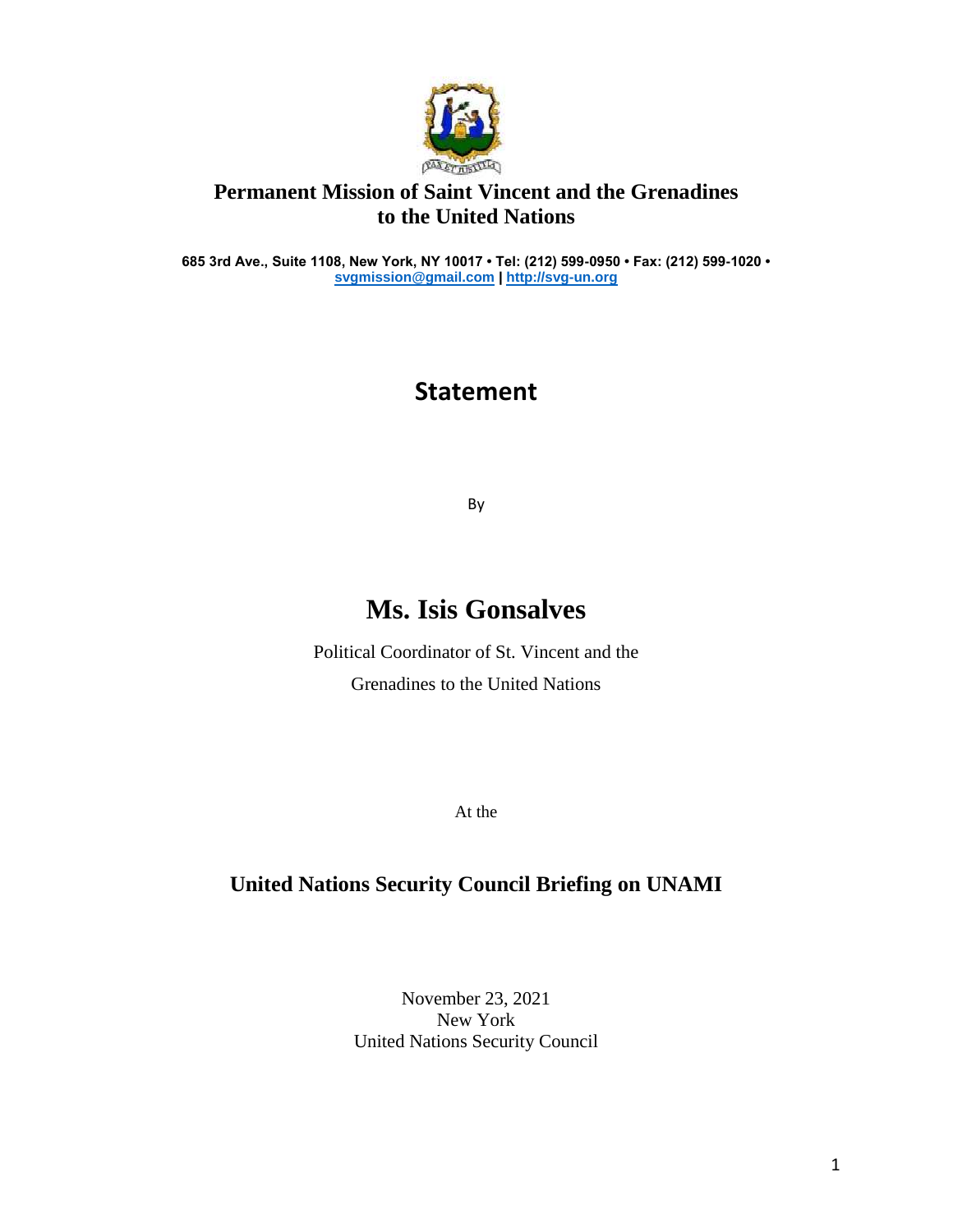Thank you, Mr. President.

At the outset, we would like to extend our appreciation to SRSG Jeanine-Hennis Plasschaert for her comprehensive remarks this morning, as well as her team's continued support to the people of Iraq, particularly during the recent electoral period. We also welcome Ms. Amal Kabashi, whose work towards safeguarding women's rights and strengthening gender equality must not only be commended, but also supported. In this vein, we thank Mexico, as President of the Security Council, for its commitment to including women civil society briefers in Council discussions, and creating the space for this important exchange with Ms. Kabashi.

Despite the myriad of complex challenges that exist in Iraq, it is encouraging to witness the Iraqi people's commitment to the national peace and security agenda, and the democratic and inclusive framework within which this could be achieved. The milestone parliamentary elections that were held on 10 October, in advance of the constitutional deadline, exemplified the commitment of the Government and the Independent High Electoral Commission to the political, economic, social and democratic progress of Iraq. In this regard, we recognise UNAMI's critical role that began well in advance of the holding of elections. In addition to UNAMI's provision of technical electoral assistance and advice, and the provision of a strengthened, robust and visible UN team, in accordance with its mandate, UNAMI's sustained efforts to build trust and keep voters informed of the electoral process, including through public outreach campaigns, are indeed commendable. The slogan "Your country. Your future. Your vote" is one that we wholeheartedly support, as it advocated a people-centred approach to a process inherently inclusive of all voices, including women and minorities.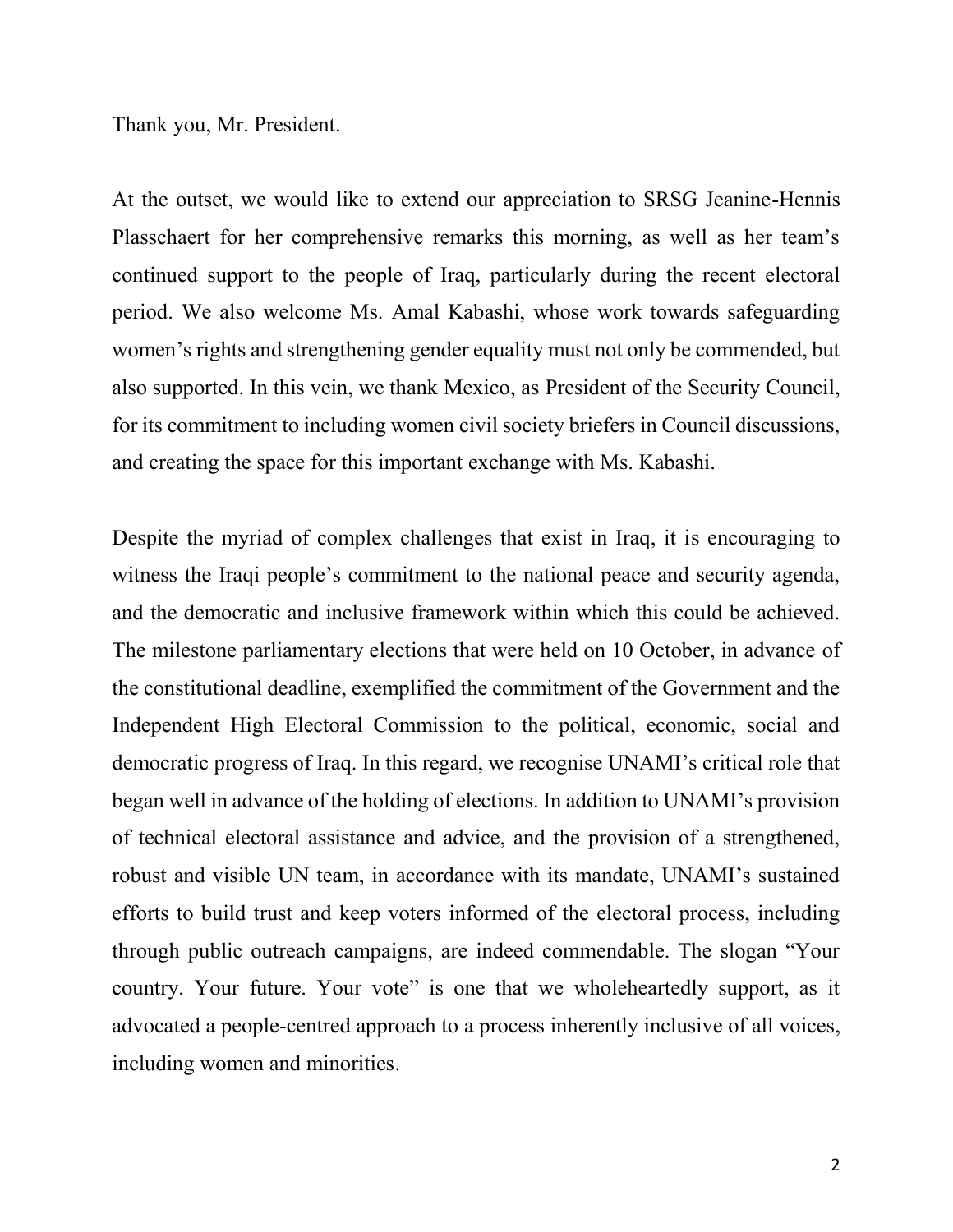#### Mr. President,

The holding of elections was a much-welcomed step in the right direction; however, it was also the start of a long road to recovery, which must begin with the peaceful formation of a new government. We are hopeful that the newly formed and inclusive government will prioritize the creation of a space for dialogue with the Iraqi people, so that their needs and aspirations can be met. Emphasis should be placed on those most vulnerable and marginalized, so that they may meaningfully participate in discussions about their future and the direction of their country. Regional and international stakeholders and partners of Iraq must also contribute to a constructive post-electoral environment. The right political will and momentum could open the door to effective governance and much needed reforms. In this regard, we underscore the need for all actors within Iraq to contribute to this atmosphere of peace that facilitates a stable, secure and prosperous future for Iraq. We strongly condemn the attempted assassination against the Prime Minister, as well as the ongoing threats against UNAMI and others, which threaten to erode the political progress that has thus far been made. We also express our concern over the continued attacks carried out by Da'esh, which undermine all ongoing efforts towards peace and security.

We welcome that, amidst the preparations for elections, the government continued its efforts towards national priorities, such as the strengthening of regional and international relations, an approach that is indispensable to successfully tackling challenges, including those that are common to the region. The COVID-19 pandemic remains an issue with far-reaching consequences, and we welcome the joint efforts, including by the WHO & UNICEF, to support the Government of Iraq in its rollout of vaccines. We take note of the pandemic's impacts on efforts to advance the issue